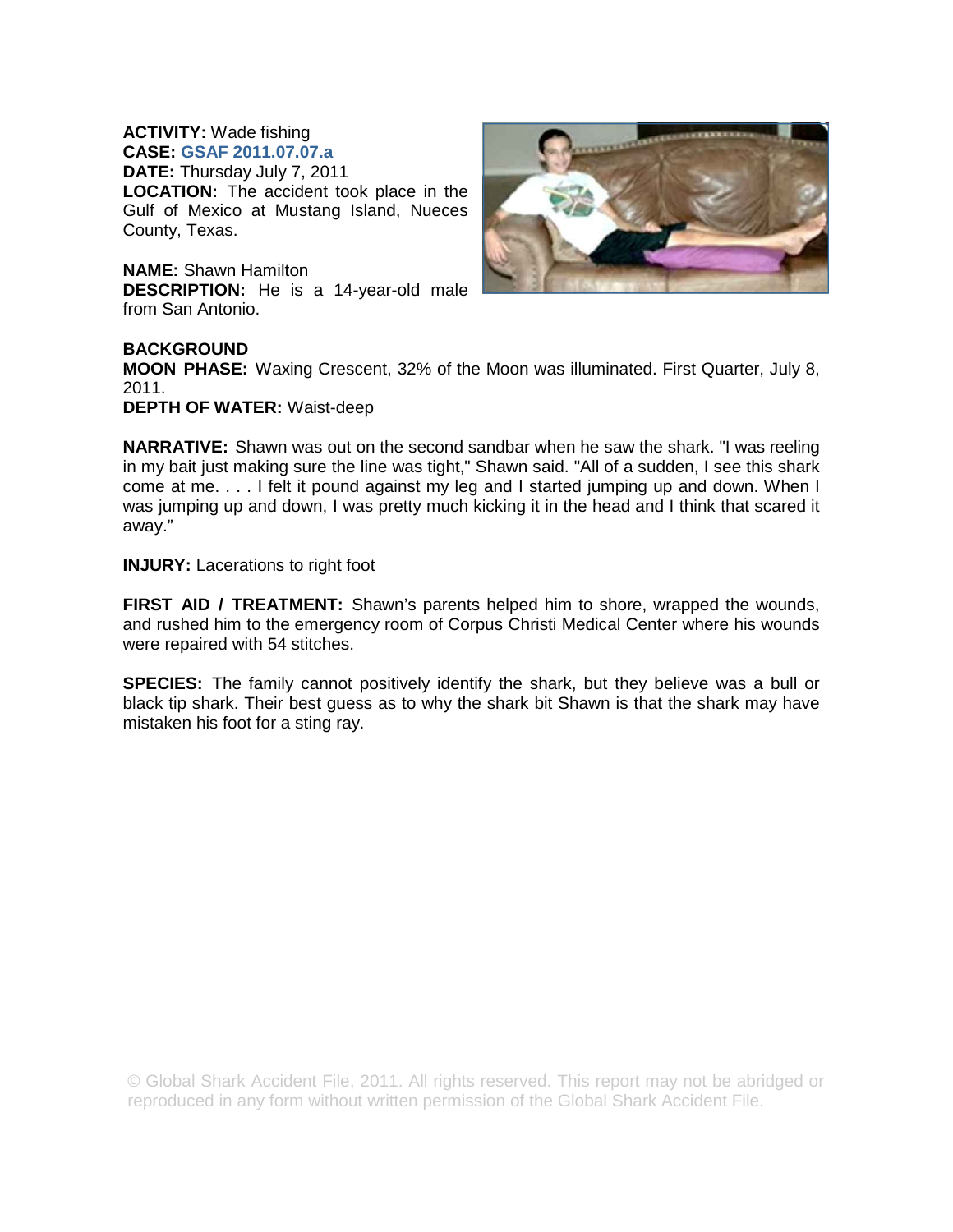## **Teen Shares Shark Bite Story**

MUSTANG ISLAND - A San Antonio family's fishing trip to the Coastal Bend ended with their 14-year-old son in the hospital and 54 stitches after a shark attacked the young boy out on Mustang Island.

"The chance of getting bit by a shark, not very good, the chance of getting bit by a shark twice, that's most likely never going to happen," that's a little bit of knowledge from a teenager who knows all to well what he's talking about.

14-year-old Shawn Hamilton has quite a fish tale to share and the battle wounds to prove it. "Somebody told us to put Vitamin E on it to get rid of the scars and we were kind of laughing to ourselves, he doesn't want those scars to go away," explained Shawn's mother, Rhonda, "its something he can always tell his friends, or tell his kids or grandkids," she said. His fishing trip ended July 7th in the hospital. It began along Beach Access Road 2 on Mustang Island.

Where Shawn's mother, Rhonda, offered to share her success and switch fishing spots with her son. "I had already caught 3 trout and I told my son, I said 'hey bud, why don't you try over here, they seem to be over here,'" Hamilton said.

The family was out at the second sandbar, that's about where those surfers are now. They say they didn't have any bait or any fish on them, when suddenly Shawn saw the shark. "Just see this shark, like a bullet, it was just coming at me," Shawn said.

Before he could react, the shark attacked. That's when Shawn says he began fighting back. "When I was jumping up and down, I was pretty much kicking it in the head and I think that scared it away," said Shawn. In a matter of seconds his battle with the predator ended and his parents quickly realized the shark had attacked their son.

They helped him hobble to shore, wrapped the wounds and rushed him to the hospital. Shawn, a self-described hypochondriac, didn't shed a tear. Shawn's mom says she's pretty proud of his bravery and even more impressed by his understanding of nature. "I know they're out there, that's their territory and you're entering their territory," Shawn shared with us.

The family cannot positively identify the shark, but they believe was a bull or black tip shark. Their best guess as to why the shark attacked, is that they believe the shark may have mistaken Shawn's foot for a sting ray.

SOURCE: Janine Reyes - jreyes@kristv.com, July 19, 2011, http://www.kztv10.com/news/teenshares-shark-bite-story/

> **Bull shark bites boy, 14, in Gulf surf**  *Family was fishing off Mustang Island*

MUSTANG ISLAND — He said that he had a better chance of being struck by lightning than getting attacked by a shark, but unfortunately for 14-year-old Shawn Hamilton, he beat the odds. It started as a weekend fishing trip for the Hamilton family, but the San Antonio residents had to cut it short when Shawn was attacked by a shark July 7 near Mustang Island.

He was in waist-deep water on the second sandbar off shore near Beach Access Road 2

© Global Shark Accident File, 2011. All rights reserved. This report may not be abridged or reproduced in any form without written permission of the Global Shark Accident File.